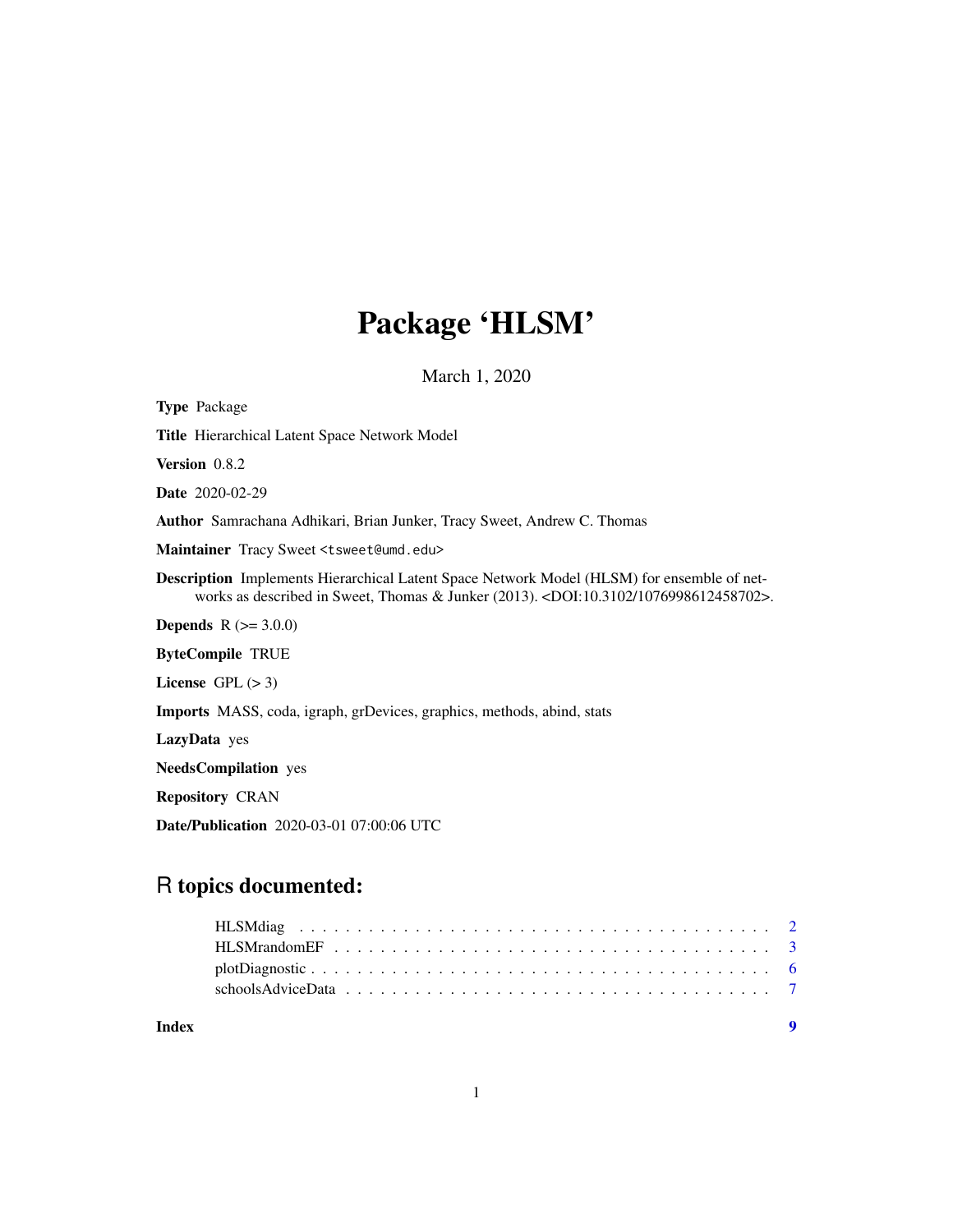<span id="page-1-0"></span>

# Description

Function to compute and report diagnostic plots and statistics for a single or multiple HLSM objects.

# Usage

```
HLSMdiag(object, burnin = 0,
        diags = c('psrf', 'raftery', 'traceplot', 'autocorr'),
        col = 1:6, 1ty = 1)
```
### Arguments

| object | object or list of objects of class 'HLSM' returned by HLSM randomether () or HLSM fixed EF()                                                                                                                                        |
|--------|-------------------------------------------------------------------------------------------------------------------------------------------------------------------------------------------------------------------------------------|
| burnin | numeric value to burn the chain while extracting results from the 'HLSM' object.<br>Default is burnin = $\theta$ .                                                                                                                  |
| diags  | a character vector that is a subset of c('psrf', 'raftery', 'traceplot', 'autocorr').<br>Default returns all diagnostics. If only a single chain is supplied in object,<br>'psrf' throws a warning if explicitly requested by user. |
| col    | a character or integer vector specifying the colors for the traceplot and autocorr<br>plot                                                                                                                                          |
| lty    | a character or integer vector specifying the linetype for the traceplot and autocorr<br>plot                                                                                                                                        |

#### Value

Returns an object of class "HLSMdiag". It is a list that contains variable-level diagnostic tables from either or both of the raftery diagnostic and psrf diagnostic. When returned to the console, a summary table of the diagnostics will be printed instead of the list representation of the object.

| call    | the matched call.                                                                                                            |
|---------|------------------------------------------------------------------------------------------------------------------------------|
| rafterv | list of matrices of suggested niters, burnin, and thinning for each chain.                                                   |
| psrf    | list containing psrf, a matrix of psrf estimates and upper limits for variable, and<br>mpsrf the multivariate psrf estimate. |

#### Author(s)

Christian Meyer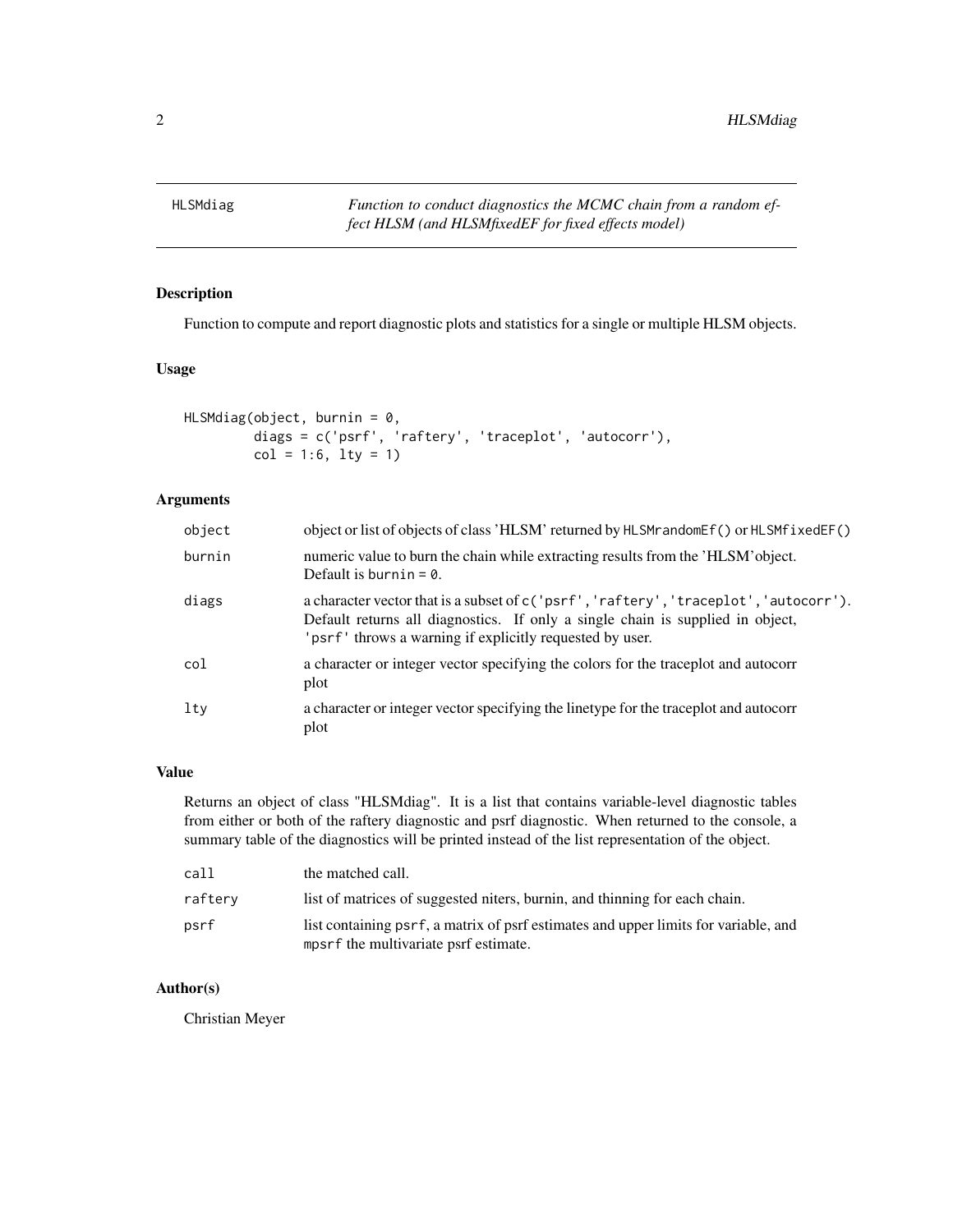<span id="page-2-0"></span>HLSMrandomEF *Function to run the MCMC sampler in random effects model (and HLSMfixedEF for fixed effects model)*

### Description

Function to run the MCMC sampler to draw from the posterior distribution of intercept, slopes, latent positions, and intervention effect (if applicable). HLSMrandomEF( ) fits random effects model; HLSMfixedEF( ) fits fixed effects model.

#### Usage

```
HLSMrandomEF(Y,edgeCov=NULL, receiverCov = NULL, senderCov = NULL,
            FullX = NULL,initialVals = NULL, priors = NULL, tune = NULL,
            tuneIn = TRUE, TT = NULL, dd, niter)HLSMfixedEF(Y,edgeCov=NULL, receiverCov = NULL, senderCov = NULL,
            FullX = NULL, initialVals = NULL, priors = NULL, tune = NULL,
            tuneIn = TRUE, TT = NULL, dd, niter)getBeta(object, burnin = 0, thin = 1)getIntercept(object, burnin = 0, thin = 1)getAlpha(object, burnin = 0, thin = 1)getLS(object, burnin = 0, thin = 1)
   getLikelihood(object, burnin = 0, thin = 1)Arguments
   Y input outcome for different networks. Y can either be
                     (i). list of socio-matrixs for K different networks (Y[[i]] must be a matrix with
                     named rows and columns)
                     (ii). list of data frame with columns Sender, Receiver and Outcome for K dif-
                     ferent networks
                     (iii). a dataframe with columns named as follows: id to identify network,
                     Receiver for receiver nodes, Sender for sender nodes and finally, Outcome for
                     the edge outcome.
    edgeCov data frame to specify edge level covariates with
                     (i). a column for network id named id,
                     (ii). a column for sender node named Sender,
                     (iii). a column for receiver nodes named Receiver, and
                     (iv). columns for values of each edge level covariates.
    receiverCov a data frame to specify nodal covariates as edge receivers with
```
(i.) a column for network id named id,

(ii.) a column Node for node names, and

(iii). the rest for respective node level covariates.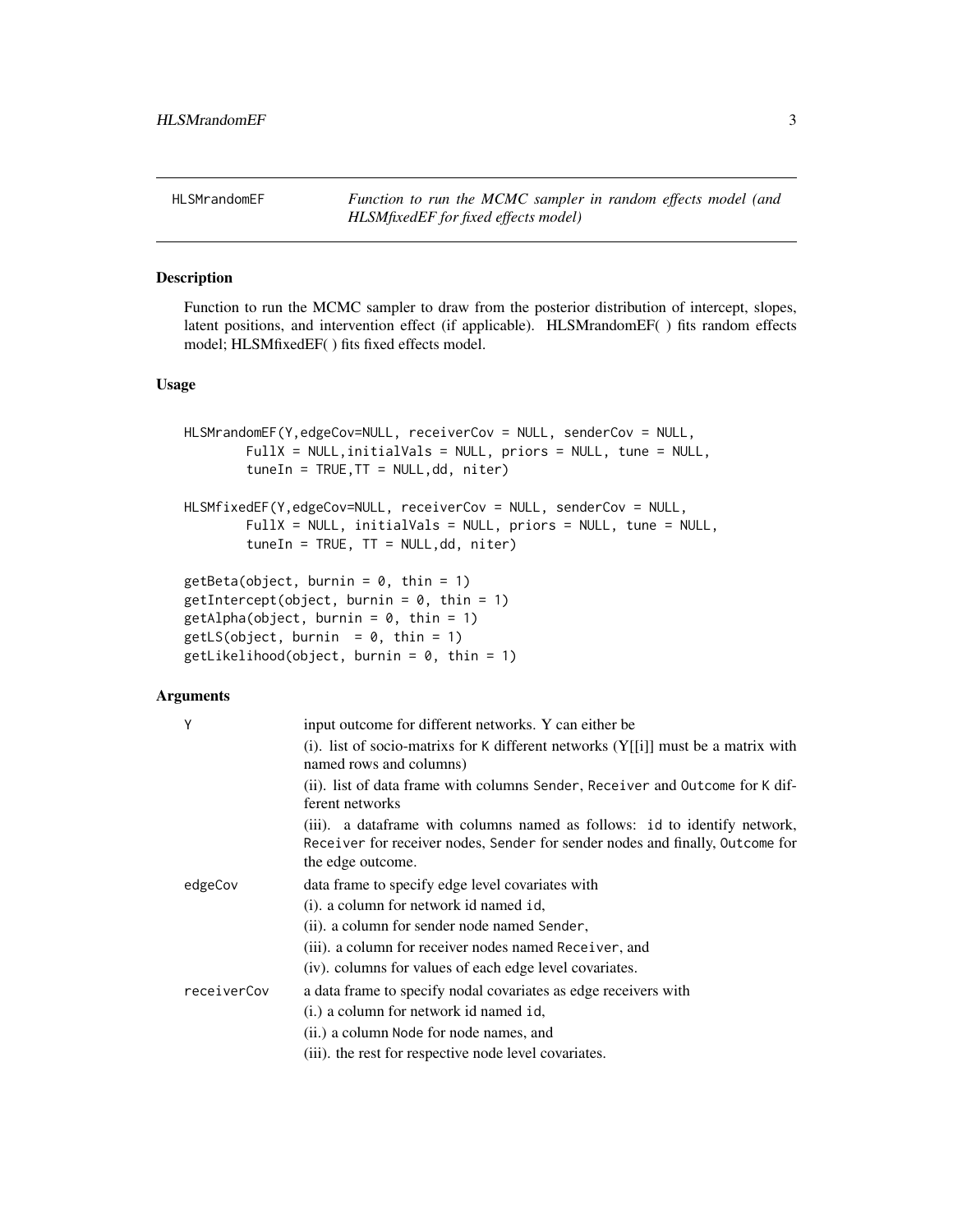| senderCov   | a data frame to specify nodal covariates as edge senders with                                                                                                                                       |
|-------------|-----------------------------------------------------------------------------------------------------------------------------------------------------------------------------------------------------|
|             | (i). a column for network id named id,                                                                                                                                                              |
|             | (ii). a column Node for node names, and                                                                                                                                                             |
|             | (iii). the rest for respective node level covariates.                                                                                                                                               |
| FullX       | list of numeric arrays of dimension n by n by p of covariates for K different<br>networks. When FullX is provided to the function, edgeCov, receiverCov and<br>senderCov must be specified as NULL. |
| initialVals | an optional list of values to initialize the chain. If NULL default initialization is<br>used, else initialVals = list(ZZ, beta, intercept, alpha).                                                 |
|             | For fixed effect model beta is a vector of length p and intercept is a vector of<br>length 1.                                                                                                       |
|             | For random effect model beta is an array of dimension K by p, and intercept<br>is a vector of length K, where p is the number of covariates and K is the number<br>of network.                      |
|             | ZZ is an array of dimension NN by dd, where NN is the sum of nodes in all K<br>networks.                                                                                                            |
|             | alpha is a numeric variable and is 0 for no-intervention model.                                                                                                                                     |
| priors      | an optional list to specify the hyper-parameters for the prior distribution of the<br>paramters. If priors = NULL, default value is used. Else,                                                     |
|             | priors=                                                                                                                                                                                             |
|             | list(MuBeta,VarBeta,MuAlpha,VarAlpha,MuZ,VarZ,PriorA,PriorB)<br>MuBeta is a numeric vector of length $PP + 1$ specifying the mean of prior distri-                                                  |
|             | bution for coefficients and intercept                                                                                                                                                               |
|             | VarBeta is a numeric vector for the variance of the prior distribution of coeffi-<br>cients and intercept. Its length is same as that of MuBeta.                                                    |
|             | MuAlpha is a numeric variable specifying the mean of prior distribution of inter-<br>vention effect. Default is 0.                                                                                  |
|             | VarAlpha is a numeric variable for the variance of the prior distribution of in-<br>tervention effect. Default is 100.                                                                              |
|             | MuZ is a numeric vector of length same as the dimension of the latent space,<br>specifying the prior mean of the latent positions.                                                                  |
|             | VarZ is a numeric vector of length same as the dimension of the latent space,<br>specifying diagonal of the variance covariance matrix of the prior of latent posi-<br>tions.                       |
|             | PriorA, PriorB is a numeric variable to indicate the rate and scale parameters<br>for the inverse gamma prior distribution of the hyper parameter of variance of<br>slope and intercept             |
| tune        | an optional list of tuning parameters for tuning the chain. If tune = NULL, default<br>tuning is done. Else,                                                                                        |
|             | tune = list(tuneAlpha, tuneBeta, tuneInt, tuneZ).                                                                                                                                                   |
|             | tuneAlpha, tuneBeta and tuneInt have the same structure as beta, alpha and<br>intercept in initialVals.                                                                                             |
|             | ZZ is a vector of length NN.                                                                                                                                                                        |
| tuneIn      | a logical to indicate whether tuning is needed in the MCMC sampling. Default<br>is FALSE.                                                                                                           |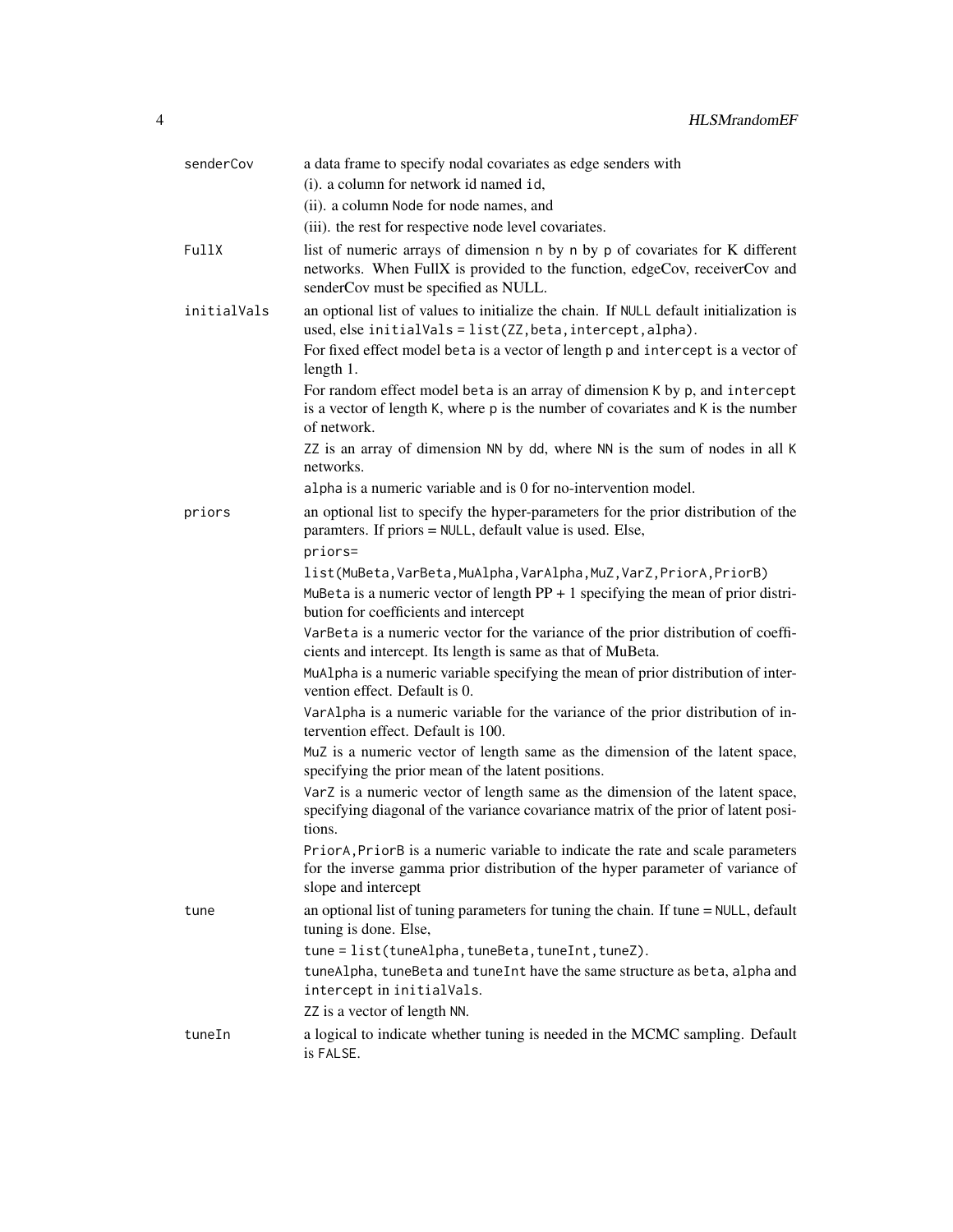#### HLSMrandomEF 5

| <b>TT</b> | a vector of binaries to indicate treatment and control networks. If there is no<br>intervention effect, $TT = NULL$ (default). |
|-----------|--------------------------------------------------------------------------------------------------------------------------------|
| dd        | dimension of latent space.                                                                                                     |
| niter     | number of iterations for the MCMC chain.                                                                                       |
| object    | object of class 'HLSM' returned by HLSM() or HLSMf ixedEF()                                                                    |
| burnin    | numeric value to burn the chain while extracting results from the 'HLSM' object.<br>Default is burnin = $\theta$ .             |
| thin      | numeric value by which the chain is to be thinned while extracting results from<br>the 'HLSM' object. Default is $thin = 1$ .  |

# Value

Returns an object of class "HLSM". It is a list with following components:

| draws | list of posterior draws for each parameters. |
|-------|----------------------------------------------|
| acc   | list of acceptance rates of the parameters.  |
| call  | the matched call.                            |
| tune  | final tuning values                          |

# Author(s)

Sam Adhikari

#### References

Tracy M. Sweet, Andrew C. Thomas and Brian W. Junker (2012), "Hierarchical Network Models for Education Research: Hierarchical Latent Space Models", Journal of Educational and Behavorial Statistics.

# Examples

```
library(HLSM)
```

```
#Set values for the inputs of the function
priors = NULL
tune = NULL
initialVals = NULL
niter = 10#Random effect HLSM on Pitt and Spillane data
random.fit = HLSMrandomEF(Y = ps.advice.mat,FullX = ps.edge.vars.mat,
initialVals = initialVals,priors = priors,
tune = tune, tuneIn = FALSE, dd = 2, niter = niter)
```

```
summary(random.fit)
names(random.fit)
```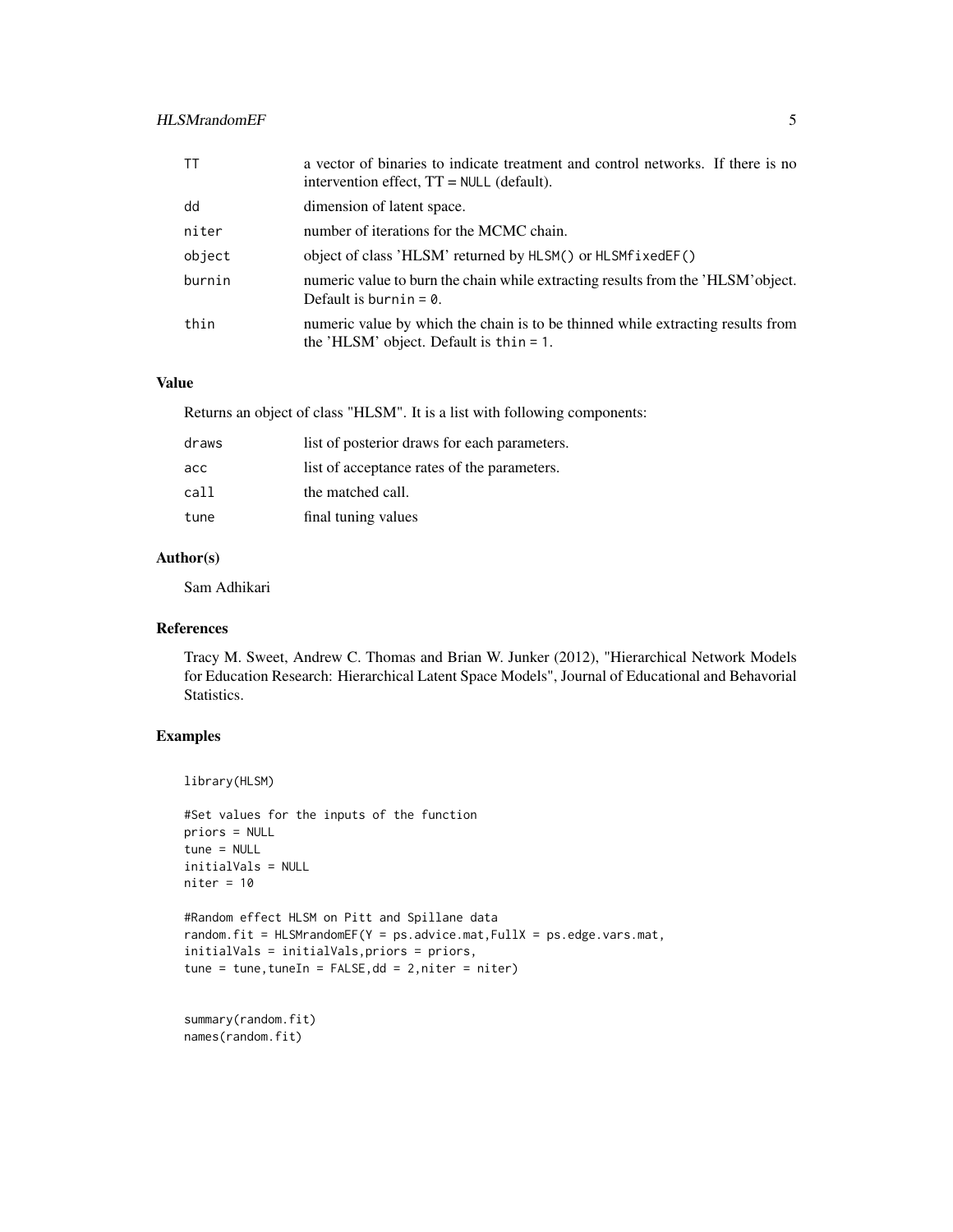```
#extract results without burning and thinning
Beta = getBeta(random.fit)
Intercept = getIntercept(random.fit)
LS = getLS(rangeit)Likelihood = getLikelihood(random.fit)
##Same can be done for fixed effect model
#Fixed effect HLSM on Pitt and Spillane data
fixed.fit = HLSMfixedEF(Y = ps.advice.mat,FullX = ps.edge.vars.mat,
initialVals = initialVals,priors = priors,
tune = tune, tuneIn = FALSE, dd = 2, niter = niter)summary(fixed.fit)
names(fixed.fit)
```
plotDiagnostic *built-in plot functions for HLSM object*

#### Description

A suite of functions for plotting HLSM model fits. HSLMcovplots is the most recent function to plot posterior distribution summaries. plotLikelihood( ) plots the likelihood, and plotDiagnostic( ) plots diagnostic-plot of posterior draws of the parameters from MCMC sample. plotHLSM.random.fit( ) and plotHLSM.fixed.fit( ) are functions to plot mean-results from fitted models, and plotHLSM.LS( ) is for plotting the mean latent position estimates.

#### Usage

```
plotLikelihood(object,burnin = 0, thin = 1)
plotDiagnostic(chain)
plotHLSM.random.fit(fitted.model,parameter,burnin=0,thin=1)
plotHLSM.fixed.fit(fitted.model, parameter,burnin=0,thin=1)
plotHLSM.LS(fitted.model,pdfname=NULL,burnin=0,thin=1,...)
HLSMcovplots(fitted.model, burnin=0, thin=1)
```
#### Arguments

| object       | object of class 'HLSM' obtained as an output from HLSM random $EF()$ or HLSM fixed $EF()$                                    |
|--------------|------------------------------------------------------------------------------------------------------------------------------|
| fitted.model | model fit from either HLSMrandomEF() or HLSMfixedEF()                                                                        |
| parameter    | parameter to plot; specified as Beta for slope coefficients, Intercept for inter-<br>cept, and Alpha for intervention effect |
| pdfname      | character to specify the name of the pdf to save the plot if desired. Default is<br><b>NULL</b>                              |
| burnin       | numeric value to burn the chain for plotting the results from the 'HLSM' object                                              |

<span id="page-5-0"></span>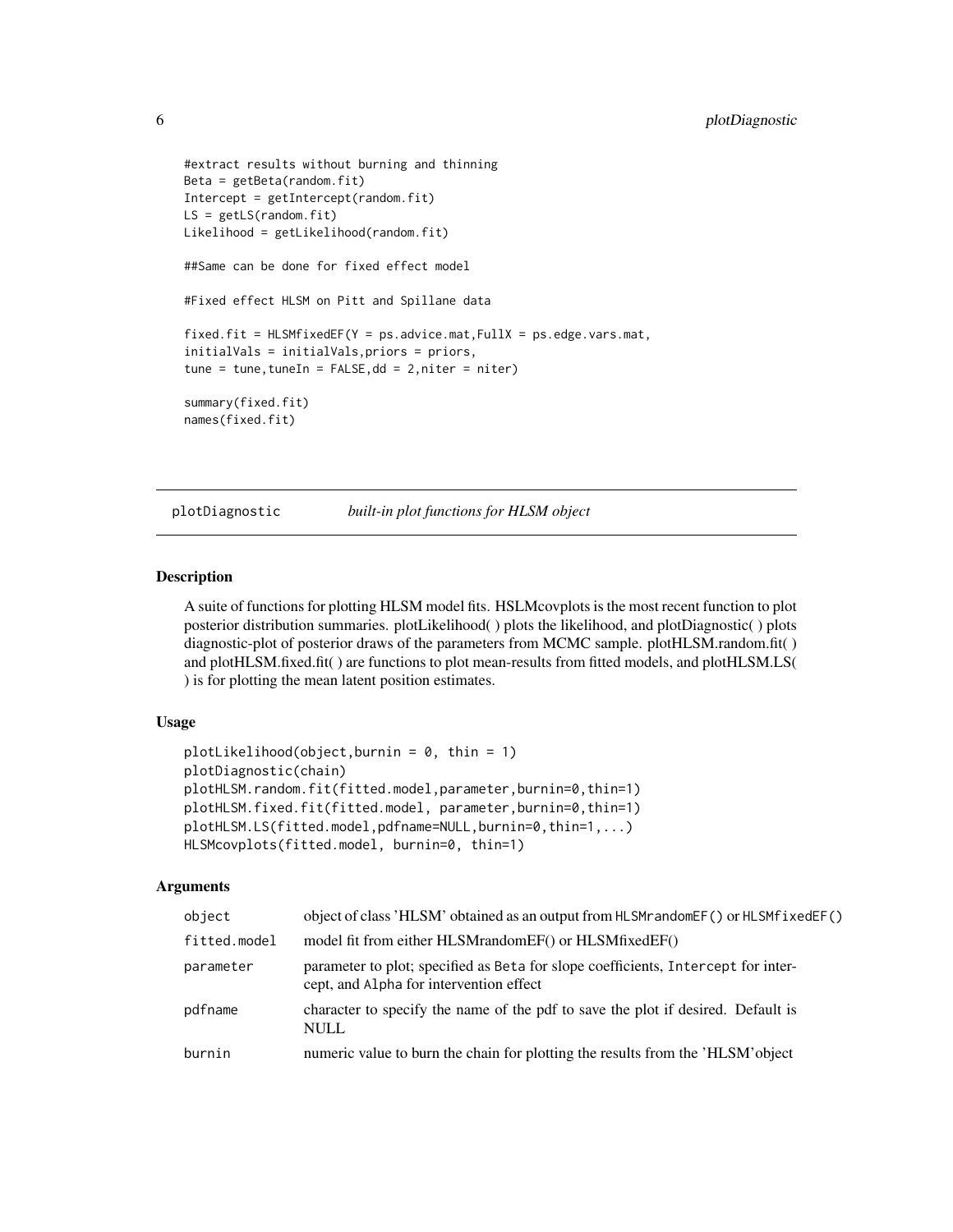# <span id="page-6-0"></span>schoolsAdviceData 7

| thin    | a numeric thinning value                                      |
|---------|---------------------------------------------------------------|
| chain   | a numeric vector of posterior draws of parameter of interest. |
| $\cdot$ | other options                                                 |

#### Value

returns plot objects.

#### Author(s)

Sam Adhikari

#### Examples

```
#using advice seeking network of teachers in 15 schools
#to fit the data
#Random effect model#
priors = NULL
tune = NULL
initialVals = NULL
niter = 10random.fit = HLSMrandomEF(Y = ps.advice.mat,FullX = ps.edge.vars.mat,
initialVals = initialVals,priors = priors,
tune = tune, tuneIn = FALSE, dd = 2, niter = niter)HLSMcovplots(random.fit)
plotLikelihood(random.fit)
intercept = getIntercept(random.fit)
dim(intercept) ##is an array of dimension niter by 15
plotDiagnostic(intercept[,1])
plotHLSM.LS(random.fit)
plotHLSM.random.fit(random.fit,parameter = 'Beta')
plotHLSM.random.fit(random.fit,parameter = 'Intercept')
```

```
##look at the diagnostic plot of intercept for the first school
```
schoolsAdviceData *HLSM: Included Data Sets*

#### Description

Data set included with the HLSM package: network variables from Pitts and Spillane (2009).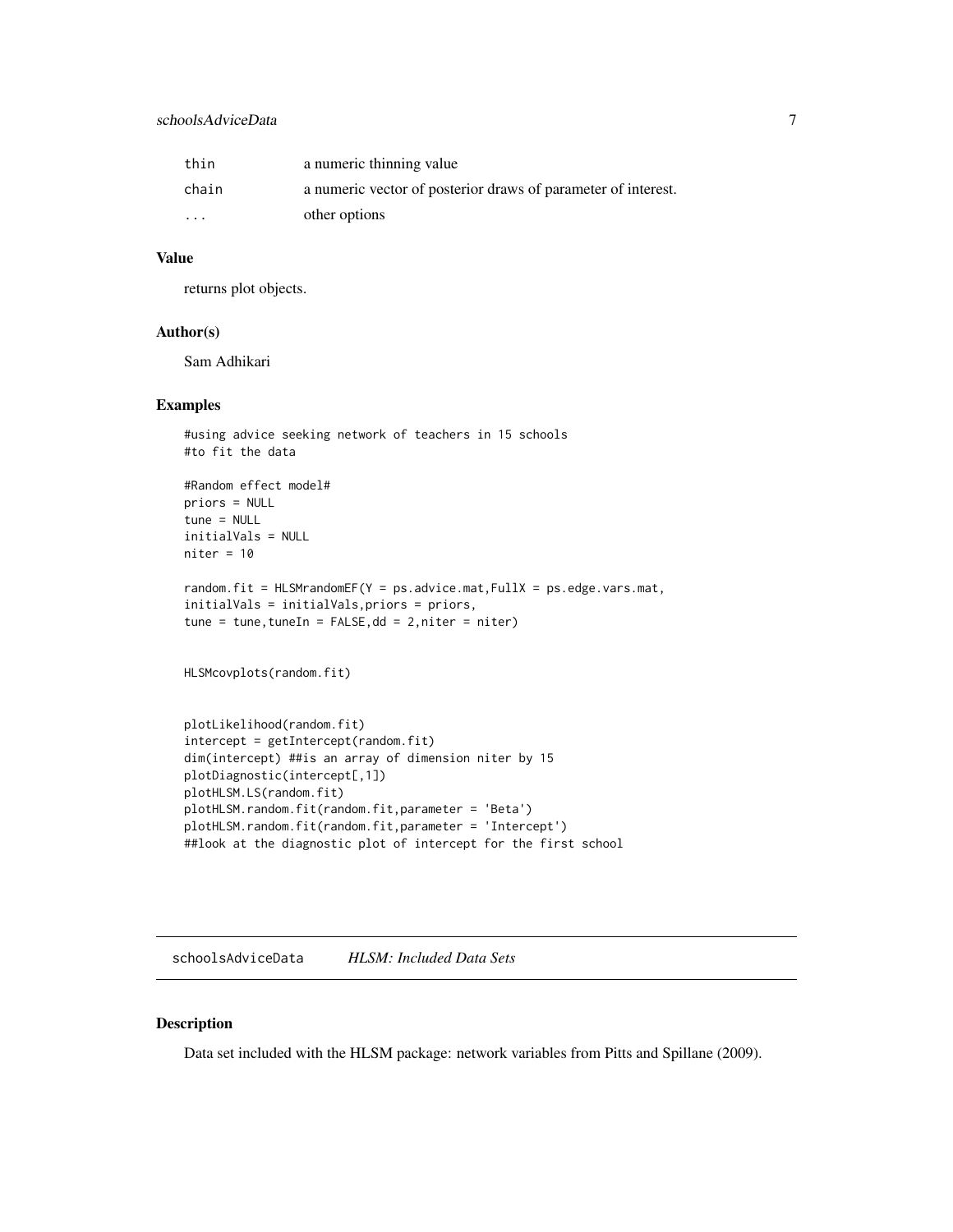# Usage

ps.advice.mat ps.all.vars.mat ps.edge.vars.mat ps.school.vars.mat ps.teacher.vars.mat

# Format

ps.advice.mat: a list of 15 sociomatrices of advice seeking network, one for each school.

ps.all.vars.mat: a list of 15 arrays of all the covariates, one for each school. edge.vars.mat: a list of edge level covariates for 15 different school.

ps.school.vars.mat: a list of school level covariates for all 15 schools.

ps.teacher.vars.mat: a list of node level covariates for all 15 schools.

ps.all.vars.mat: a single list of length 15 containing the covariates mentioned above.

#### Author(s)

Sam Adhikari

# References

Pitts, V., & Spillane, J. (2009). "Using social network methods to study school leadership".International Journal of Research & Method in Education, 32, 185-207

Sweet, T.M., Thomas, A.C., and Junker, B.W. (2012). "Hierarchical Network Models for Education Research: Hierarchical Latent Space Models". Journal of Educational and Behavorial Statistics.